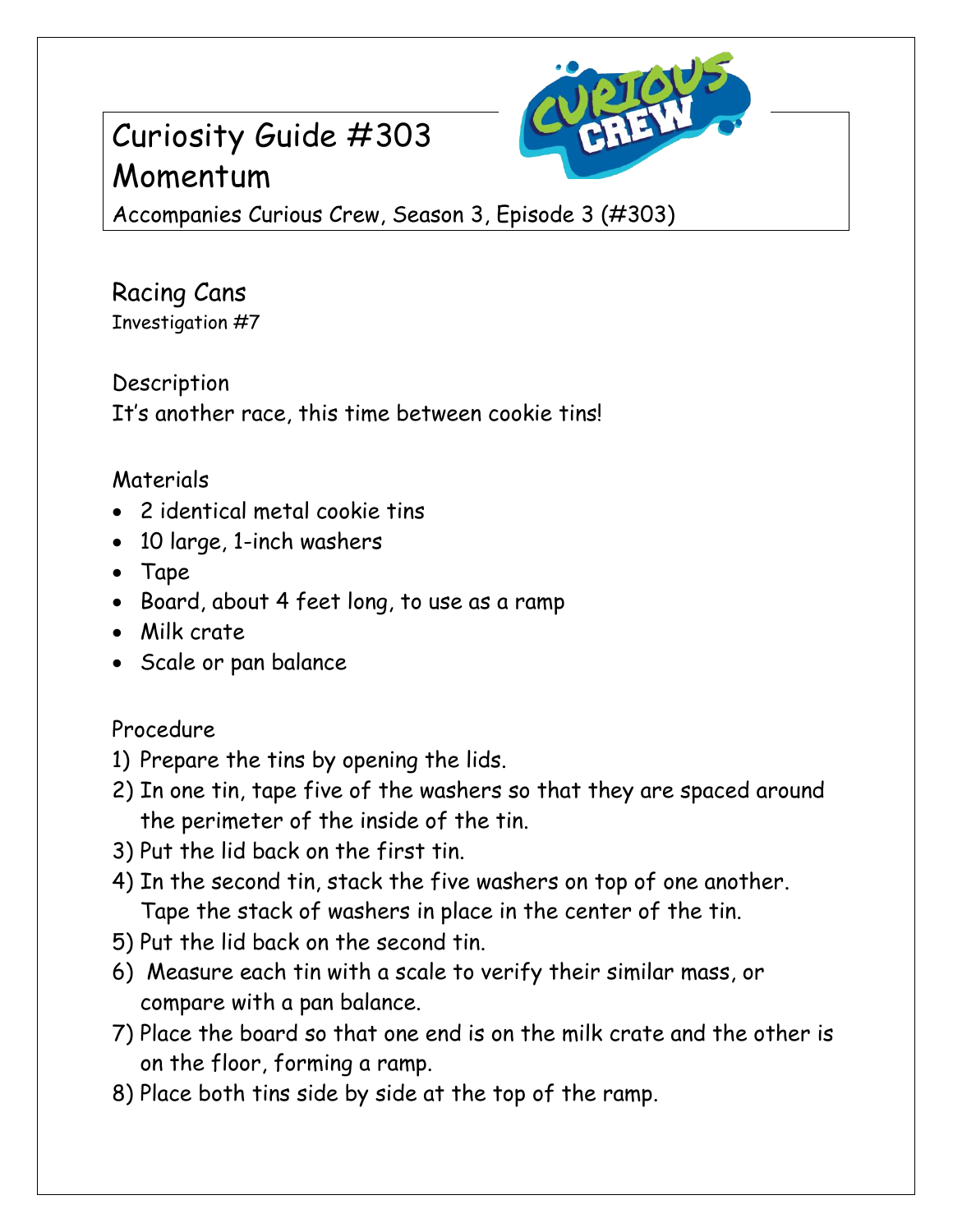- 9) Have observers predict what will happen.
- 10)Release the two tins at the same time.
- 11) Remove the lids and compare the washer configurations of the winner versus the loser.
- 12) What did you notice?

#### My Results

#### Explanation

Even though the two tins have a comparable mass, one will always beat the other to the bottom. When you remove the lids, you can see that the tin with the washers wins every time. The washers stacked in the center make this tin rotate more quickly. Both tins have the same potential energy at the top of the ramp, but the tin with the spread out washers takes more time to gain speed.

When objects are rotating, the objects are said to have angular momentum. These objects will continue to rotate with constant angular momentum unless another force acts on the system. Angular momentum is the product of angular velocity, where angular velocity is rotations per second, and the moment of inertia, which includes both the mass of the object and how the mass is distributed.